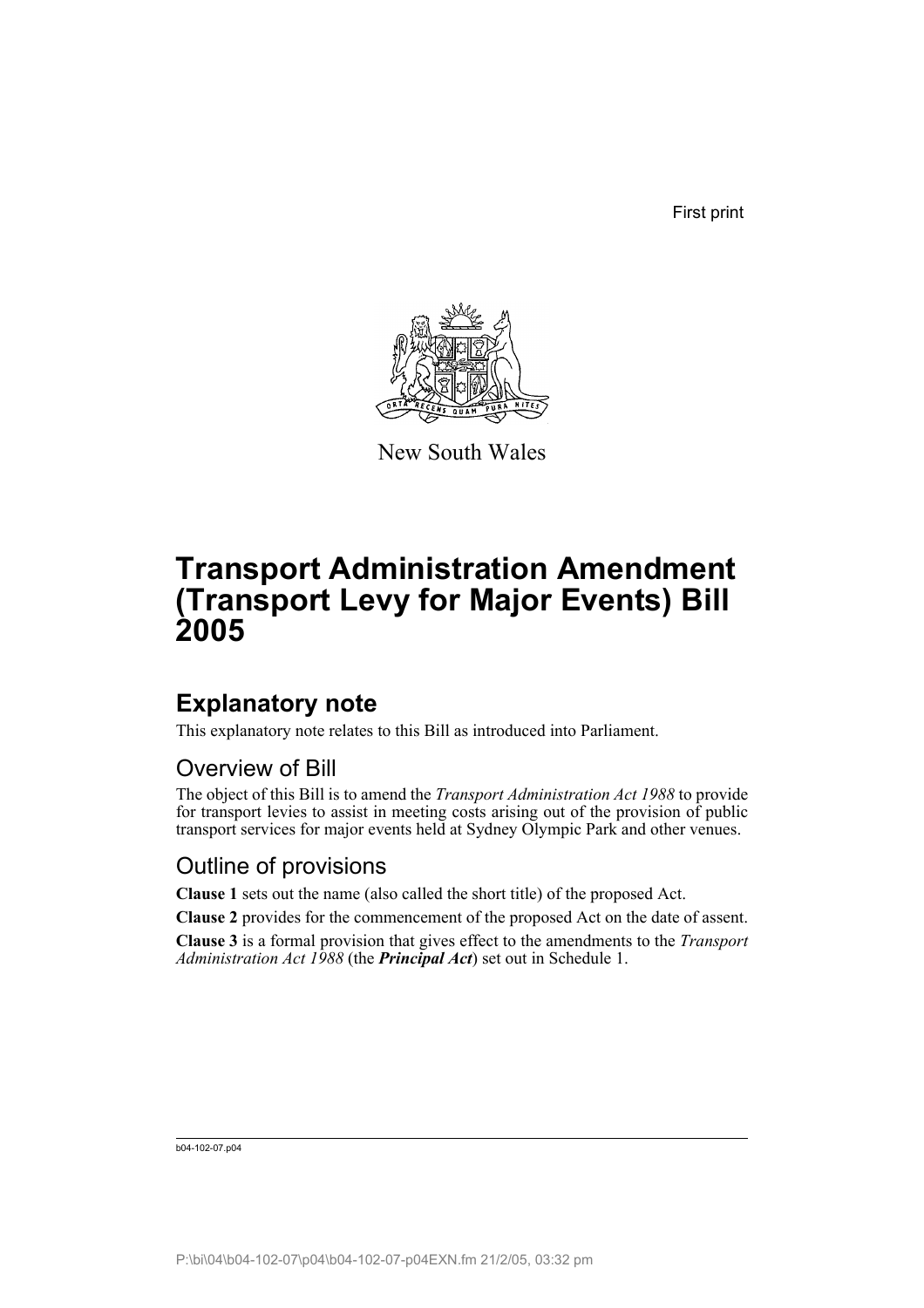Explanatory note

### **Schedule 1 Amendments**

**Schedule 1 [2]** inserts Division 1 of Part 8 (proposed sections 69–72C) into the Principal Act.

Proposed section 69 defines words and expressions used in the proposed Division.

Proposed section 70 enables the Minister, by order published in the Gazette, to declare a particular event to be a major event for which a transport levy is to be levied. Such an order may be made for events held at Sydney Olympic Park or for other events that are prescribed by the regulations.

Proposed section 71 makes the transport levy payable by the patrons of the major event. The Director-General of the Ministry of Transport is to determine the amount or amounts of the transport levy and the public transport services to be provided for a major event after consulting with the organiser and venue manager (if any). Money from a transport levy is to be applied for the provision of public transport services for major events and for associated or other public transport purposes.

Proposed section 72 requires the transport levy to be paid in the manner and within the period determined by the Director-General and requires patrons to pay an amount of transport levy, whether or not they use the transport services concerned.

Proposed section 72A provides for the Director-General, or a person authorised by the Director-General, to enter into an agreement with the organiser of a major event or venue manager with respect to matters relating to the collection and payment of the transport levy. Those matters include payment by patrons of the levy (and its inclusion in ticket prices or membership or benefit prices), the sale and use of tickets to major events as tickets for public transport services, the issue of event tickets by transport authorities and other transport providers, methods of collection and payment of the levy and the provision of and liability for costs of public transport services.

Proposed section 72B enables a patron of a major event who has a ticket to the event to be treated as if the patron had purchased a ticket for public transport services covered by the transport levy for transport to and from the event. The entitlement to do so is subject to the approval of the Director-General, after the Director-General is satisfied that appropriate arrangements have been made for the payment and collection of the transport levy for the major event.

Proposed section 72C authorises agreements entered into in connection with a matter referred to in the proposed Division and the conduct of parties in entering into and performing those agreements for the purposes of section 51 of the *Trade Practices Act 1974* of the Commonwealth. The effect of this is to prevent those agreements and that conduct from contravening Part IV of that Act (which relates to restrictive trade practices).

**Schedule 1 [1] and [4]** make consequential amendments to apply general provisions relating to the functions of the Director-General (including the power to delegate functions) under the Principal Act to proposed Division 1 of Part 8.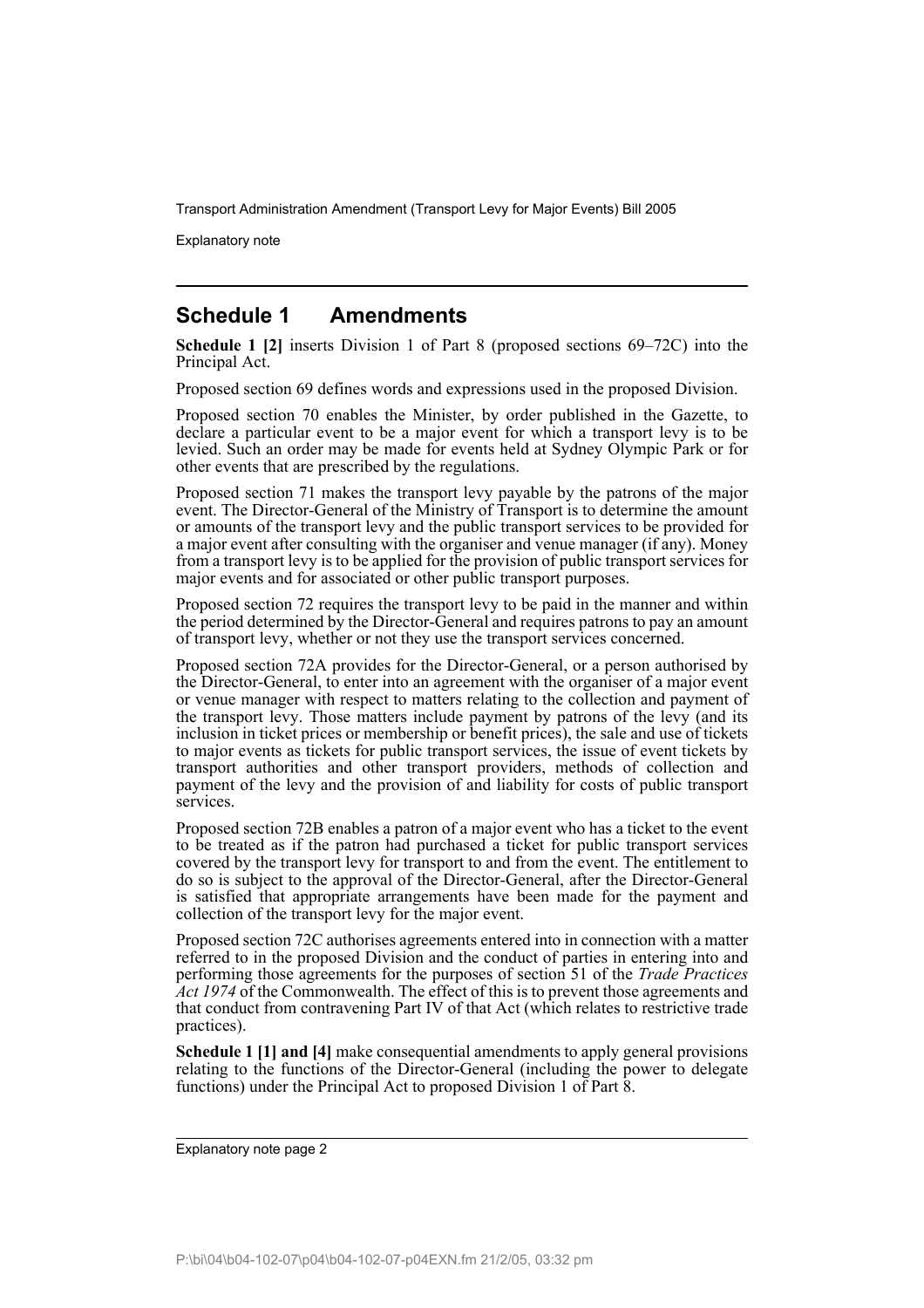Explanatory note

**Schedule 1 [3]** makes it clear that provisions setting fares for the use of transport services do not apply to services covered by a transport levy.

**Schedule 1 [5]** enables regulations containing savings and transitional provisions to be made as a consequence of the enactment of the proposed Act.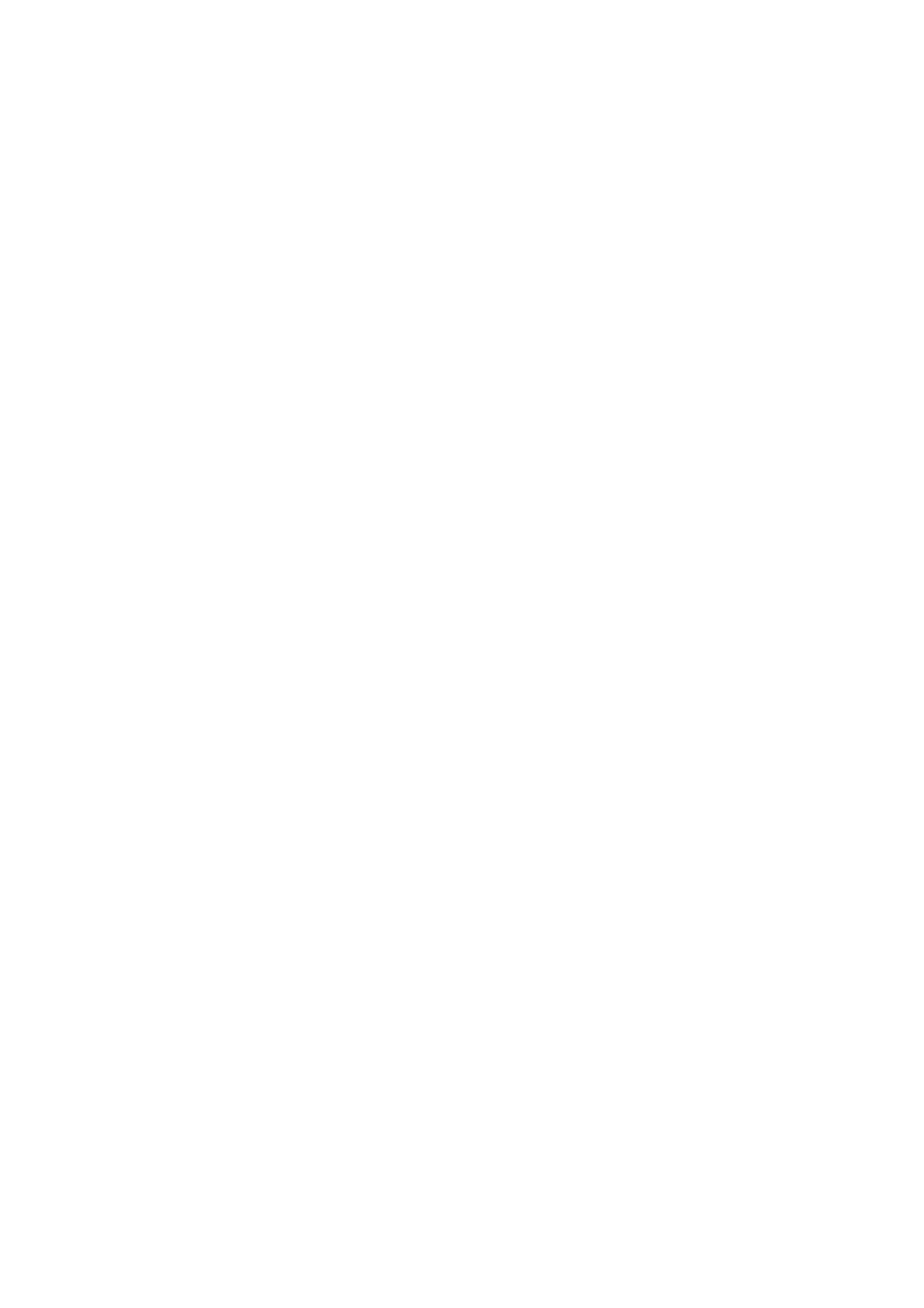First print



New South Wales

# **Transport Administration Amendment (Transport Levy for Major Events) Bill 2005**

# **Contents**

|                                                       | Page |
|-------------------------------------------------------|------|
| Name of Act                                           |      |
| 2 Commencement                                        |      |
| Amendment of Transport Administration Act 1988 No 109 |      |
| Schedule 1 Amendments                                 |      |
|                                                       |      |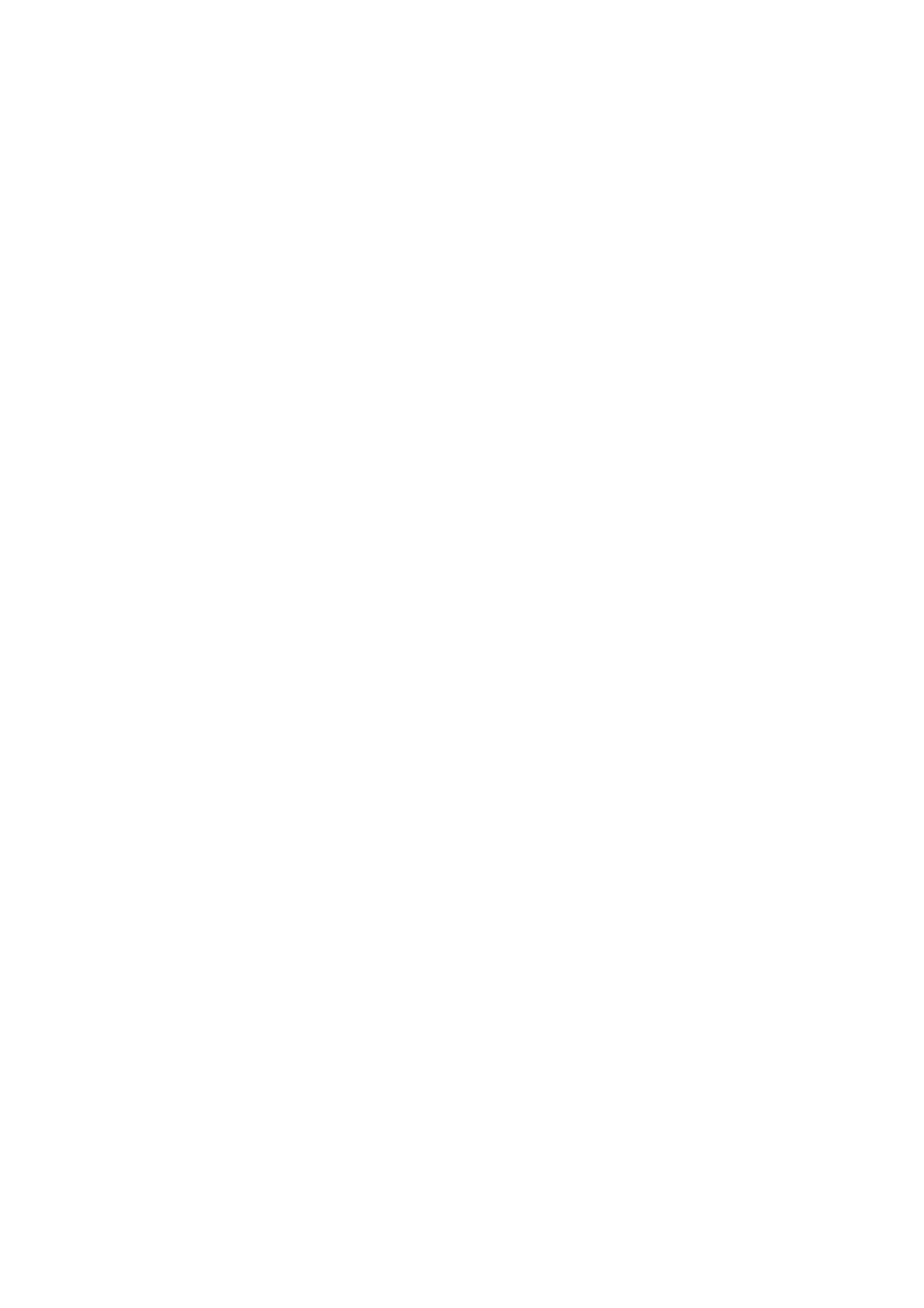

New South Wales

# **Transport Administration Amendment (Transport Levy for Major Events) Bill 2005**

No , 2005

#### **A Bill for**

An Act to amend the *Transport Administration Act 1988* to provide for a transport levy to assist in meeting costs arising out of the provision of public transport services for major events; and for other purposes.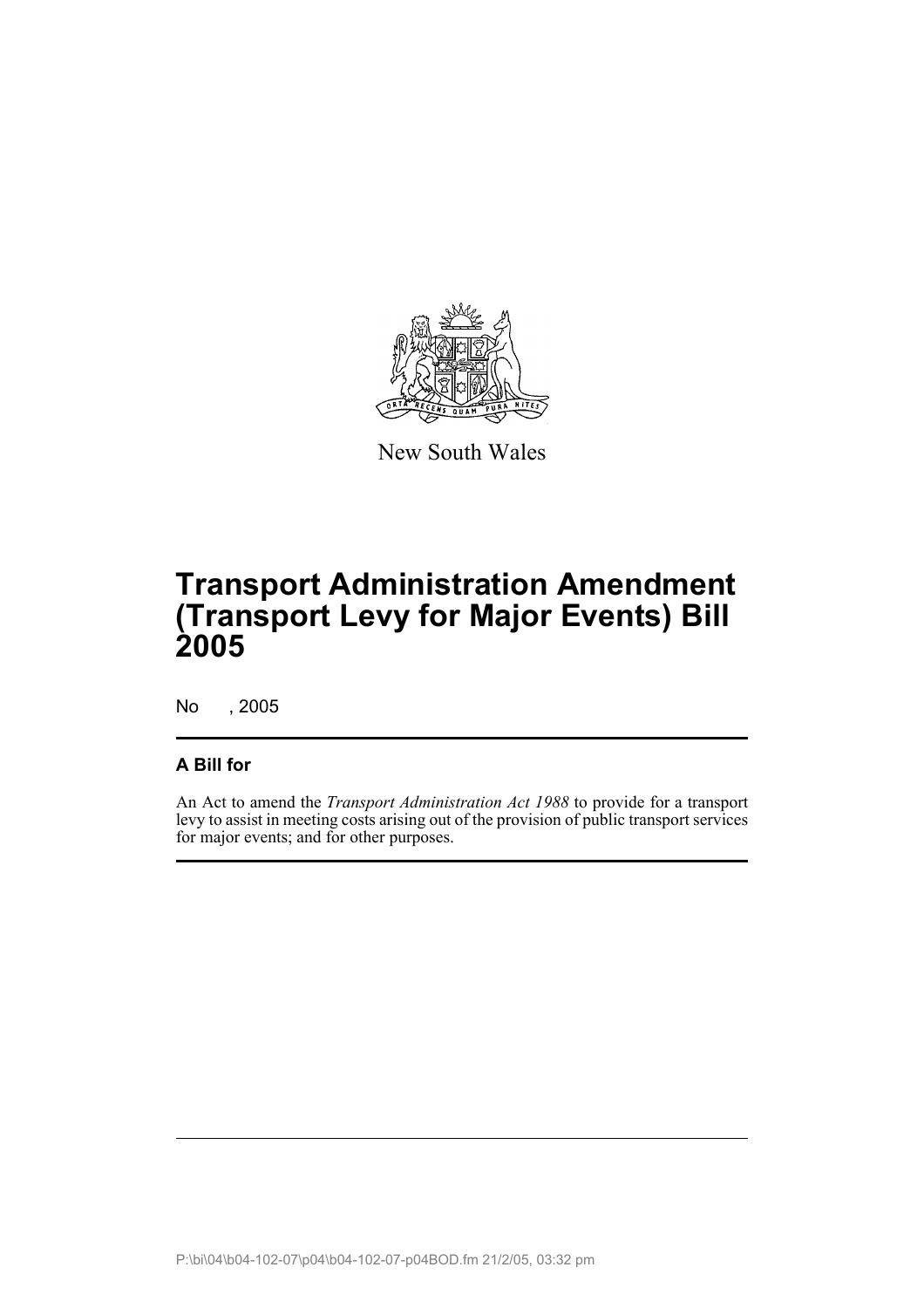|   | The Legislature of New South Wales enacts:                                                               | 1                   |
|---|----------------------------------------------------------------------------------------------------------|---------------------|
|   | Name of Act                                                                                              | $\overline{2}$      |
|   | This Act is the <i>Transport Administration Amendment (Transport Levy</i><br>for Major Events) Act 2005. | 3<br>$\overline{4}$ |
| 2 | Commencement                                                                                             | 5                   |
|   | This Act commences on the date of assent to this Act.                                                    | 6                   |
| 3 | Amendment of Transport Administration Act 1988 No 109                                                    | 7                   |
|   | The <i>Transport Administration Act 1988</i> is amended as set out in<br>Schedule 1.                     | 8<br>9              |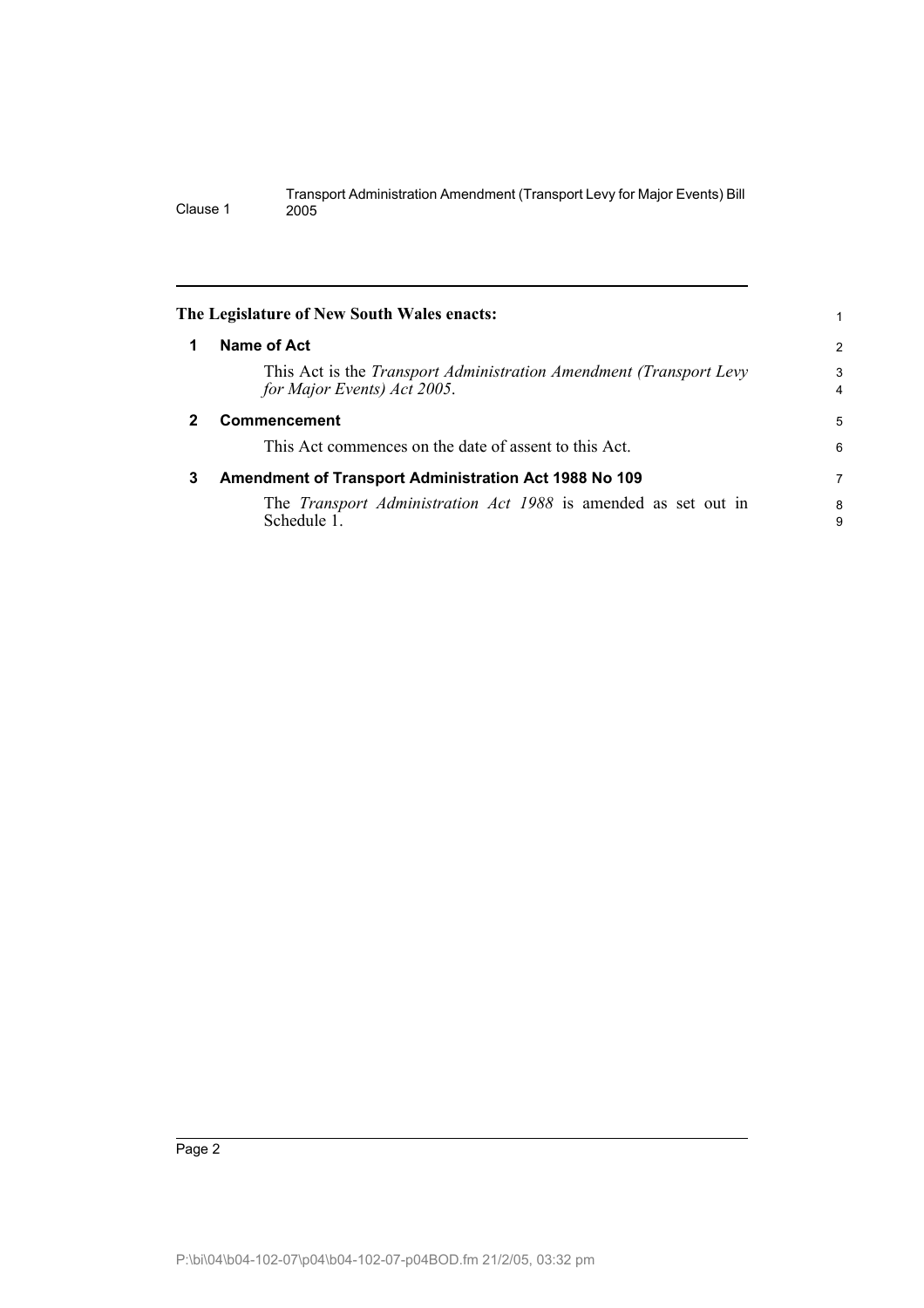Amendments Schedule 1

|       | <b>Schedule 1</b>  | <b>Amendments</b>                                                                                                                         | 1              |
|-------|--------------------|-------------------------------------------------------------------------------------------------------------------------------------------|----------------|
|       |                    | (Section 3)                                                                                                                               | $\overline{2}$ |
| [1]   |                    | <b>Section 36 References to Director-General</b>                                                                                          | 3              |
|       |                    | Insert "Division 1 of Part 8 or" before "Division 2A of Part 9".                                                                          | 4              |
| $[2]$ | Part 8, Division 1 |                                                                                                                                           | 5              |
|       |                    | Insert before Division 2 of Part 8:                                                                                                       | 6              |
|       | <b>Division 1</b>  | <b>Transport levies for major events</b>                                                                                                  | 7              |
|       | 69                 | <b>Definitions</b>                                                                                                                        | 8              |
|       |                    | In this Division:                                                                                                                         | 9              |
|       |                    | <i>major event</i> means an event declared by the Minister, by order                                                                      | 10             |
|       |                    | under section 70, to be a major event for which a transport levy<br>is to be levied.                                                      | 11<br>12       |
|       |                    | <i>organiser</i> of a major event means the person or organisation that                                                                   | 13             |
|       |                    | conducts the event or on whose behalf the event is conducted, or                                                                          | 14             |
|       |                    | the person (if any) prescribed by the regulations as the organiser                                                                        | 15             |
|       |                    | of a major event for the purposes of this Division.                                                                                       | 16             |
|       |                    | <i>patron</i> of a major event means a person who purchases or who is<br>issued a ticket (however described) to the event, and includes a | 17<br>18       |
|       |                    | person whose entitlement to attend the event derives from the                                                                             | 19             |
|       |                    | purchase of a membership or other benefit entitling the person to                                                                         | 20             |
|       |                    | attend events at the venue for the major event.                                                                                           | 21             |
|       |                    | <i>public transport service</i> means a public transport service<br>provided by a transport authority or by another transport provider    | 22<br>23       |
|       |                    | under an arrangement entered into with a transport authority.                                                                             | 24             |
|       |                    | <i>transport authority</i> means:                                                                                                         | 25             |
|       |                    | the Director-General, or<br>(a)                                                                                                           | 26             |
|       |                    | the Roads and Traffic Authority, or<br>(b)                                                                                                | 27             |
|       |                    | RailCorp, or<br>(c)                                                                                                                       | 28             |
|       |                    | (d)<br>Sydney Ferries, or                                                                                                                 | 29             |
|       |                    | the State Transit Authority, or<br>(e)                                                                                                    | 30             |
|       |                    | (f)<br>the State Rail Authority.                                                                                                          | 31             |
|       |                    | <i>transport levy</i> means a transport levy levied under this Division.                                                                  | 32             |
|       |                    |                                                                                                                                           |                |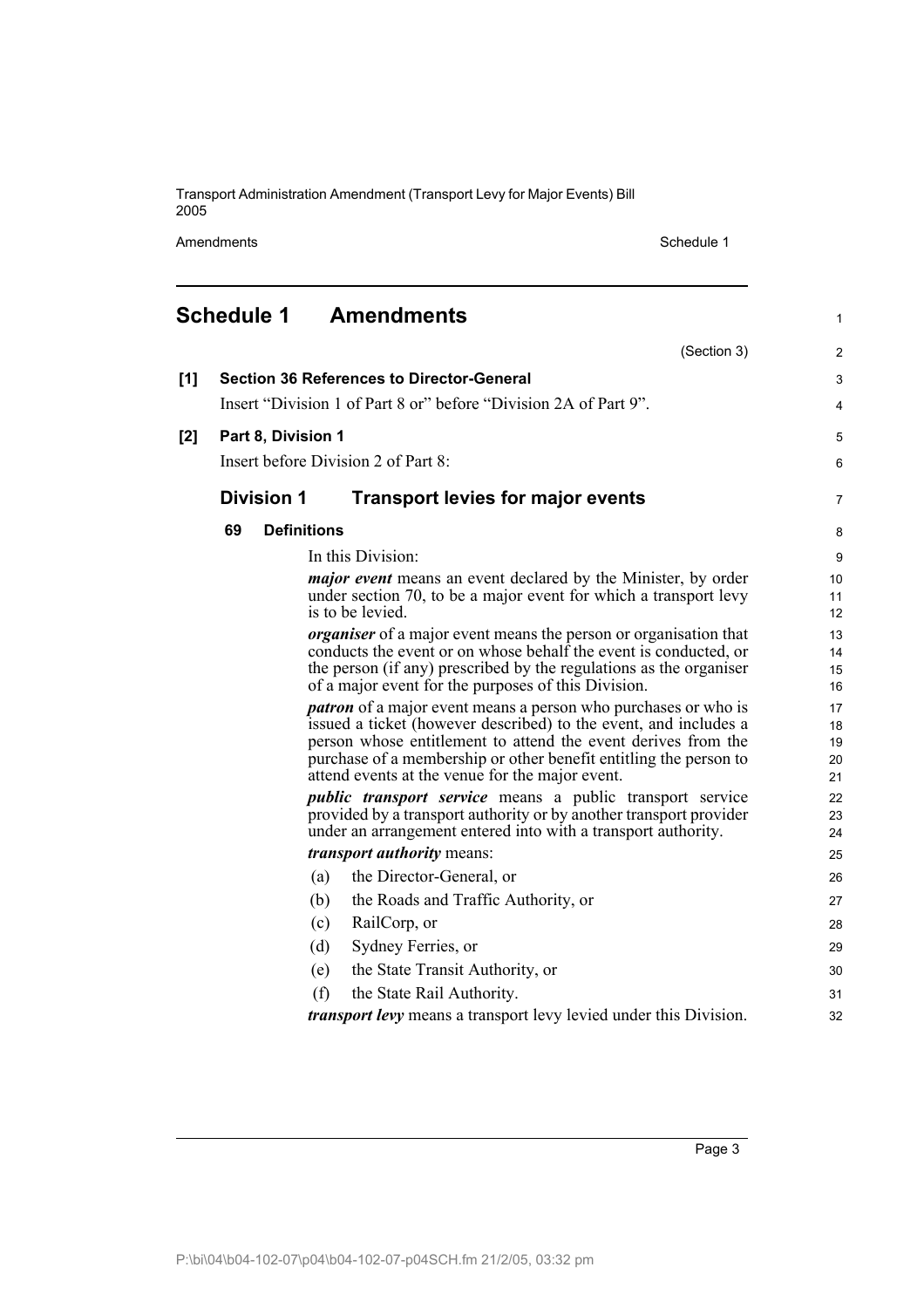Schedule 1 Amendments

| 70 |                                  | <b>Declaration of major events</b>                                                                                                                    | $\mathbf{1}$ |  |
|----|----------------------------------|-------------------------------------------------------------------------------------------------------------------------------------------------------|--------------|--|
|    | (1)                              | The Minister may, by order published in the Gazette, declare a<br>particular event to be a major event for which a transport levy is<br>to be levied. | 2<br>3<br>4  |  |
|    | (2)                              | An order may apply to the following:                                                                                                                  | 5            |  |
|    |                                  | an event conducted at Sydney Olympic Park,<br>(a)                                                                                                     | 6            |  |
|    |                                  | (b)<br>any other event prescribed by the regulations for the<br>purposes of this section.                                                             | 7<br>8       |  |
| 71 | <b>Transport levy</b>            |                                                                                                                                                       |              |  |
|    | (1)                              | The transport levy for a major event is payable by patrons of the<br>event.                                                                           | 10<br>11     |  |
|    | (2)                              | The amount or amounts of a transport levy payable by patrons,                                                                                         | 12           |  |
|    |                                  | and the public transport services to be provided, for a major event                                                                                   | 13           |  |
|    |                                  | are to be determined by the Director-General after consultation<br>with the organiser of the major event and the manager of the                       | 14<br>15     |  |
|    |                                  | venue (if any) for the major event.                                                                                                                   | 16           |  |
|    | (3)                              | The Director-General may determine that the transport levy                                                                                            | 17           |  |
|    |                                  | payable is to vary according to the type of ticket (however                                                                                           | 18           |  |
|    |                                  | described) purchased by or issued to a patron or the type of<br>entitlement of a patron to attend the event and may exclude                           | 19           |  |
|    |                                  | patrons or classes of patrons from liability to pay the levy.                                                                                         | 20<br>21     |  |
|    | (4)                              | In determining the amount or amounts of a transport levy for a                                                                                        | 22           |  |
|    |                                  | major event, the Director-General is to have regard to the cost of                                                                                    | 23           |  |
|    |                                  | providing public transport services for the event and associated<br>costs and such other matters as the Director-General thinks fit.                  | 24<br>25     |  |
|    | (5)                              | Money from a transport levy is to be applied for the provision of                                                                                     | 26           |  |
|    |                                  | public transport services for major events and for associated or                                                                                      | 27           |  |
|    |                                  | other public transport purposes.                                                                                                                      | 28           |  |
| 72 | <b>Payment of transport levy</b> |                                                                                                                                                       | 29           |  |
|    | (1)                              | The transport levy for a major event is to be paid in the manner<br>and within the period determined by the Director-General.                         | 30<br>31     |  |
|    | (2)                              | All of the patrons of the event are required to pay an amount of                                                                                      | 32           |  |
|    |                                  | transport levy whether or not those patrons use the public                                                                                            | 33           |  |
|    |                                  | transport services covered by the transport levy, subject to any<br>determination under section 71 (3).                                               | 34<br>35     |  |
|    | (3)                              | Money from a transport levy is payable to an account under the                                                                                        | 36           |  |
|    |                                  | control of the Director-General in the Special Deposits Account                                                                                       | 37           |  |
|    |                                  | that may be used for the purposes set out in section 71 $(5)$ .                                                                                       | 38           |  |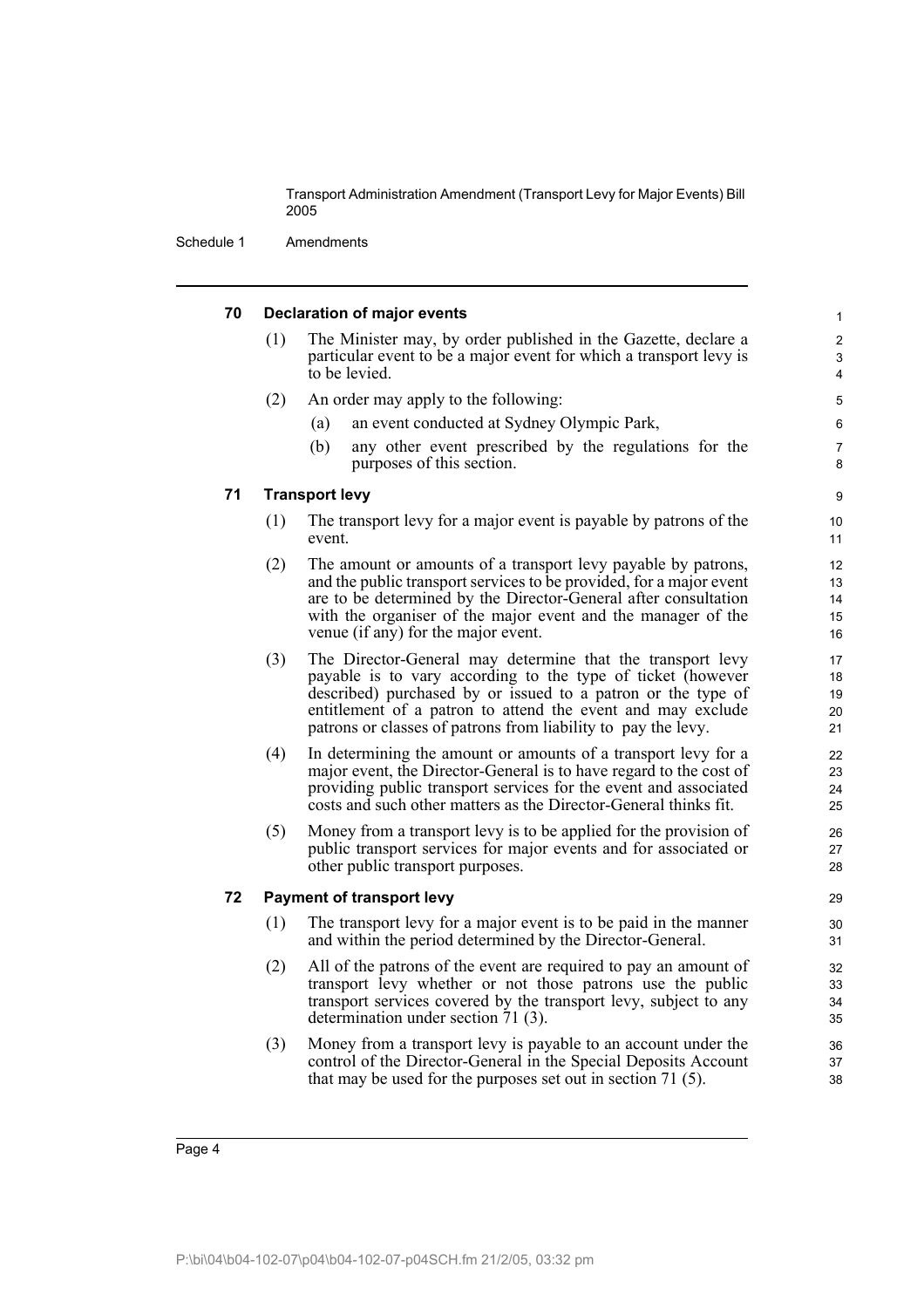Amendments Schedule 1

| 72A |                                            |           | Agreements as to collection and payment of transport levy                                                                                                                                                                                                                           | 1                             |
|-----|--------------------------------------------|-----------|-------------------------------------------------------------------------------------------------------------------------------------------------------------------------------------------------------------------------------------------------------------------------------------|-------------------------------|
|     | (1)                                        |           | The Director-General, or any other person authorised by the<br>Director-General, may enter into an agreement with the organiser<br>of a major event or the manager of a venue for a major event as<br>to any of the following matters:                                              | $\overline{c}$<br>3<br>4<br>5 |
|     |                                            | (a)       | the payment by patrons of the transport levy, including the<br>inclusion of the levy in the price of a ticket to a major event<br>or the price of a membership or other benefit,                                                                                                    | 6<br>7<br>8                   |
|     |                                            | (b)       | the sale and use of a ticket to the major event as a ticket<br>enabling the use of public transport services,                                                                                                                                                                       | 9<br>10                       |
|     |                                            | (c)       | the sale or issue by a transport authority or other transport<br>provider of tickets to the major event,                                                                                                                                                                            | 11<br>12                      |
|     |                                            | (d)       | methods of collection, payment and remitting of a<br>transport levy,                                                                                                                                                                                                                | 13<br>14                      |
|     |                                            | (e)       | the enforcement of payment of a transport levy,                                                                                                                                                                                                                                     | 15                            |
|     |                                            | (f)       | the provision of public transport services for the major<br>event,                                                                                                                                                                                                                  | 16<br>17                      |
|     |                                            | (g)       | liability for the costs of provision of public transport<br>services for the major event.                                                                                                                                                                                           | 18<br>19                      |
|     | (2)                                        |           | Nothing in this section:                                                                                                                                                                                                                                                            | 20                            |
|     |                                            | (a)       | limits any other matter that may be the subject of an<br>agreement or arrangement between parties referred to in<br>this section, or                                                                                                                                                | 21<br>22<br>23                |
|     |                                            | (b)       | prevents a matter referred to in this section from being<br>dealt with by other agreements or arrangements.                                                                                                                                                                         | 24<br>25                      |
| 72B | <b>Effect of payment of transport levy</b> |           |                                                                                                                                                                                                                                                                                     | 26                            |
|     | (1)                                        | services. | A patron of a major event who purchases, or is issued, a ticket to<br>a major event is entitled to use public transport services covered<br>by the transport levy for the event for transport to and from the<br>event as if the patron had purchased a ticket for the use of those | 27<br>28<br>29<br>30<br>31    |
|     | (2)                                        | service.  | This section does not affect any right of a transport authority or<br>other transport provider to prevent a patron from using a public<br>transport service, to impose conditions on the use of a public<br>transport service or to remove a patron from a public transport         | 32<br>33<br>34<br>35<br>36    |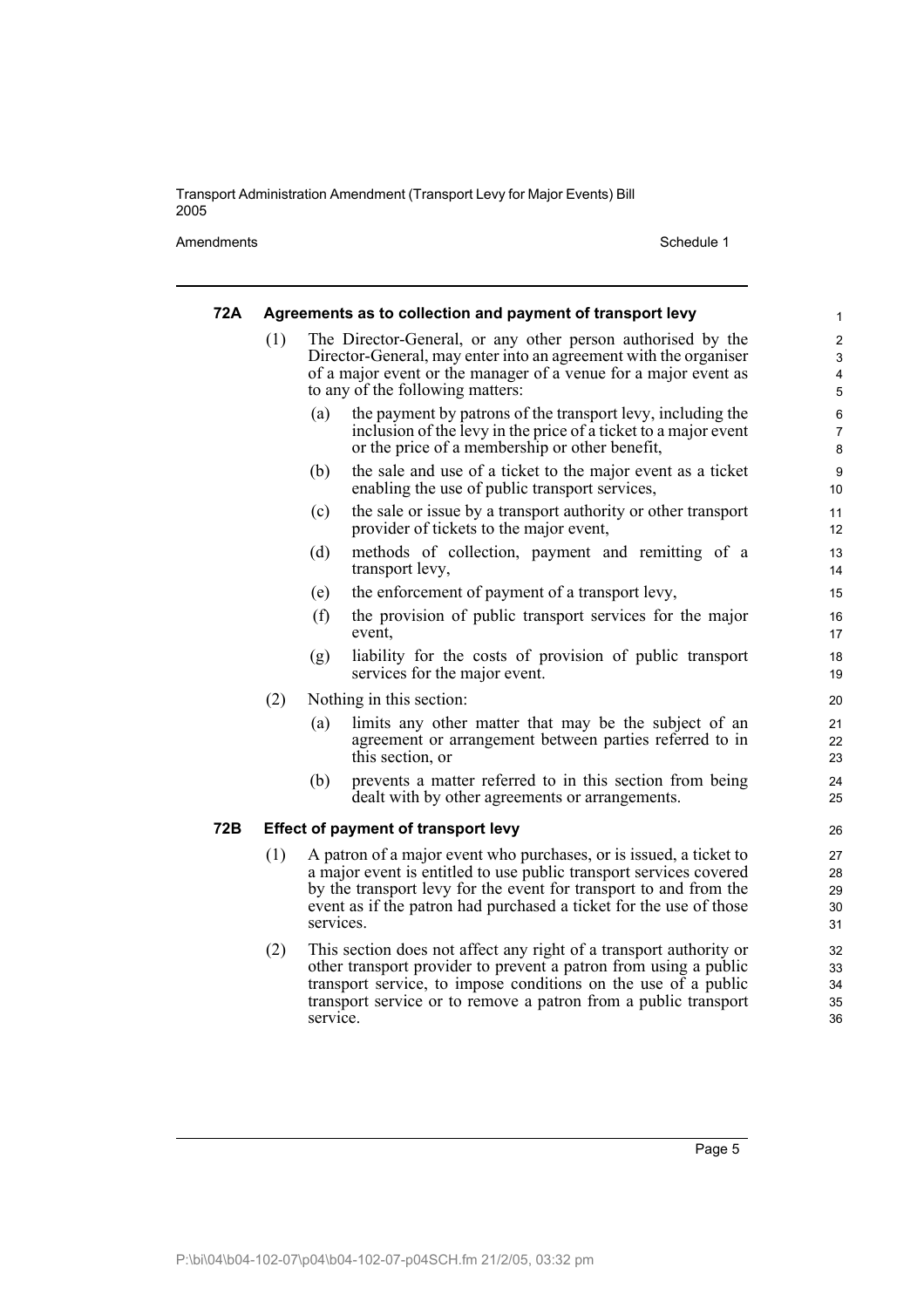Schedule 1 Amendments

(3) For the purposes of this section, a public transport service is *covered by a transport levy* if it is approved by the Director-General for the purposes of this section, after being satisfied that appropriate arrangements have been made for the payment and collection of the transport levy for the major event.

#### **72C Authorisations for section 51 of Trade Practices Act 1974 (Cth) and Competition Code**

- (1) The following:
	- (a) an agreement relating to or in connection with a matter referred to in this Division and entered into after the commencement of this section by the Director-General, any other person authorised by the Director-General, the organiser of a major event or the manager of the venue of a major event, or any other person,
	- (b) the conduct of the parties in entering into any such agreement,
	- (c) the conduct of the parties in performing any such agreement and any matter or thing done or omitted to be done by any of the parties in performing any such agreement,

are specifically authorised by this Act for the purposes of the *Trade Practices Act 1974* of the Commonwealth and the *Competition Code of New South Wales*.

#### (2) In this section:

*agreement* includes a contract, arrangement or understanding.

### **[3] Section 85 Orders fixing charges** Insert after section 85 (5): (6) Nothing in this Part applies to or in respect of a service provided by an Authority that is covered by a transport levy as mentioned in section 72B.

#### **[4] Section 104A Miscellaneous provisions relating to Director-General** Insert "under Division 1 of Part 8," after "Part 4,". 31 32